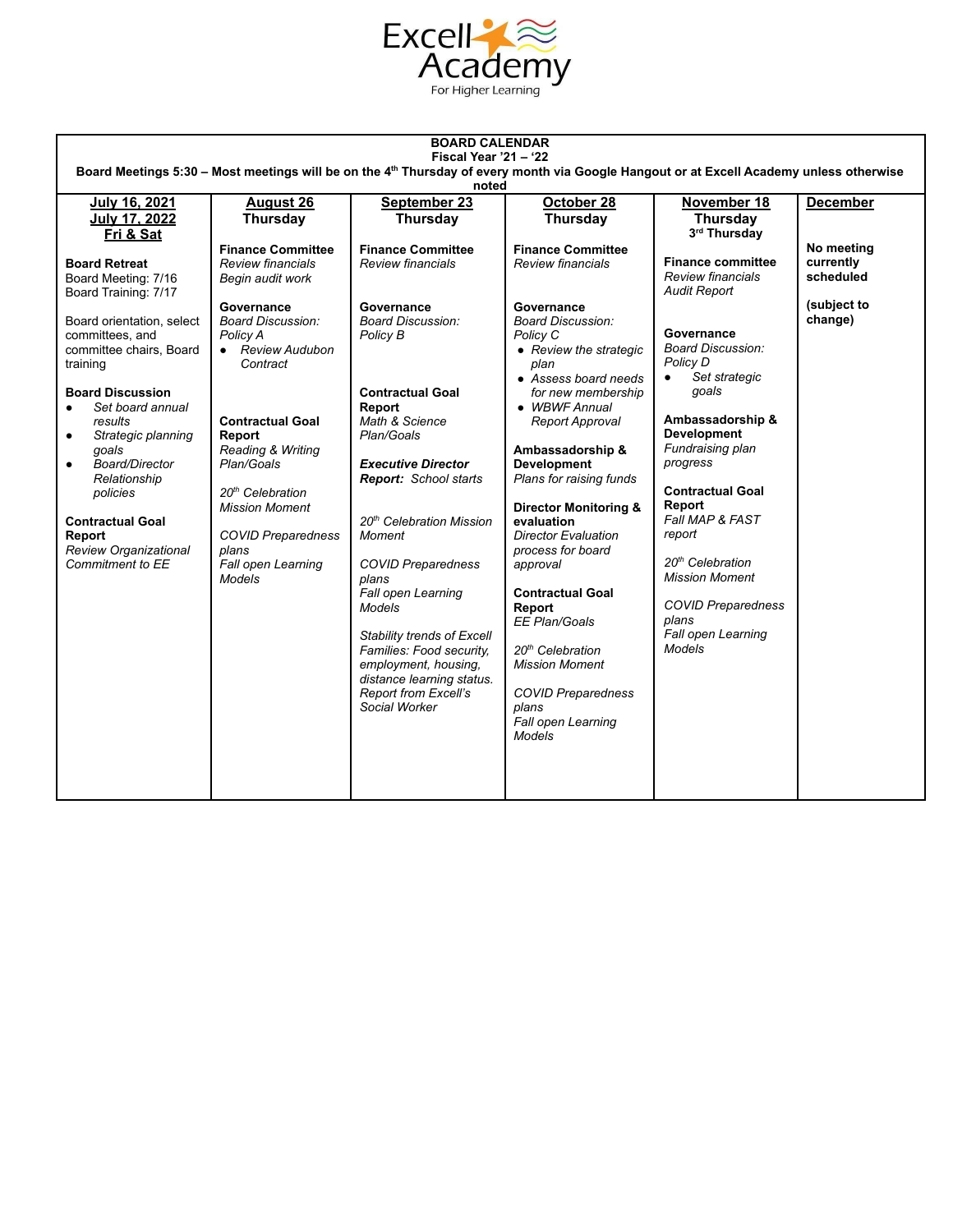

| <b>January 27, 2022</b>              | <b>February 24</b>                     | March 24                                       | April 28                          | <b>May 26</b>                                        | June 23                       |
|--------------------------------------|----------------------------------------|------------------------------------------------|-----------------------------------|------------------------------------------------------|-------------------------------|
| <b>Thursday</b>                      | Thursday                               | <b>Thursday</b>                                | <b>Thursday</b>                   | <b>Annual Meeting</b>                                | <b>Thursday</b>               |
|                                      |                                        |                                                |                                   |                                                      |                               |
| <b>Finance committee</b>             | <b>Finance committee</b>               | <b>Finance committee</b>                       | <b>Finance committee</b>          | <b>Board Meeting</b>                                 | <b>Finance</b>                |
| Review financials                    | <b>Review financials</b>               | <b>Review financials</b>                       | Review financials                 | <b>Before Annual</b>                                 | committee                     |
| Report: Audit                        | Begin the budget                       |                                                |                                   | Meetina                                              | Review financials             |
|                                      | process for 2019/20                    | Governance<br><b>Board Discussion:</b>         | Governance                        | Director Monitoring &<br><b>Evaluation Committee</b> | Approve 2018/19               |
| Governance                           |                                        | Policy G                                       | <b>Board Discussion:</b>          | report to the board on                               | budget                        |
| Board Discussion:<br>Policy E        | Governance<br><b>Board Discussion:</b> | Nominate<br>٠                                  | Policy H, 1<br>Secure ballots for | ED evaluation and                                    | Governance                    |
| • Report on recruiting               | <b>Policy F</b>                        | candidates for board                           | annual meeting &                  | contract                                             | <b>Board Discussion:</b>      |
| new board members                    | • Secure nominees                      | slate                                          | finalize any details              | recommendation                                       | Policy J                      |
| • Begin recruiting new               | for the board                          |                                                |                                   |                                                      | Set the<br>$\bullet$          |
| board members                        |                                        | Ambassadorship &                               | Ambassadorship &                  |                                                      | calendar for                  |
|                                      | Ambassadorship &                       | <b>Development</b>                             | <b>Development</b>                | <b>Annual Meeting</b>                                | the following                 |
| Ambassadorship &                     | <b>Development</b>                     | Fundraising plan                               | Fundraising plan                  | 6 pm                                                 | year                          |
| <b>Development</b>                   | Fundraising plan                       | progress                                       | progress                          | - Annual Report                                      | <b>Strategic</b><br>$\bullet$ |
| Fundraising plan                     | progress                               |                                                |                                   | - Flections                                          | goals review                  |
| progress                             |                                        | <b>Director Monitoring &amp;</b><br>Evaluation | <b>Director Monitoring &amp;</b>  |                                                      |                               |
|                                      | <b>Contractual Goal</b>                | Ensure all documents                           | Evaluation<br>Data collection and |                                                      | <b>Director</b>               |
| <b>Contractual Goal</b>              | Report<br>Winter MAP & FAST            | are ready for director                         | meeting with ED                   |                                                      | <b>Monitoring &amp;</b>       |
| Report<br><b>Attendance Progress</b> | report                                 | evaluation                                     |                                   |                                                      | <b>Evaluation</b>             |
|                                      |                                        |                                                | <b>Contractual Goal</b>           |                                                      | Committee meets               |
| <b>Executive Director</b>            | Potential time for                     | <b>Contractual Goal</b>                        | Report                            |                                                      | with ED to set                |
| <b>Report: progress</b>              | strategic and                          | Report                                         | <b>ESL Goal Update</b>            |                                                      | goals for the                 |
| toward strategic goals               | generative discussion                  | <b>EE Goal Progress</b>                        |                                   |                                                      | following year                |
|                                      |                                        |                                                | <b>Executive Director</b>         |                                                      | based on                      |
| Potential time for                   |                                        | Potential time for                             | <b>Report:</b> progress           |                                                      | evaluation results            |
| strategic and generative             |                                        | strategic and generative<br>discussion         | toward strategic goals            |                                                      |                               |
| discussion                           |                                        |                                                | Potential time for                |                                                      |                               |
|                                      |                                        |                                                | strategic and                     |                                                      |                               |
|                                      |                                        |                                                | generative discussion             |                                                      |                               |